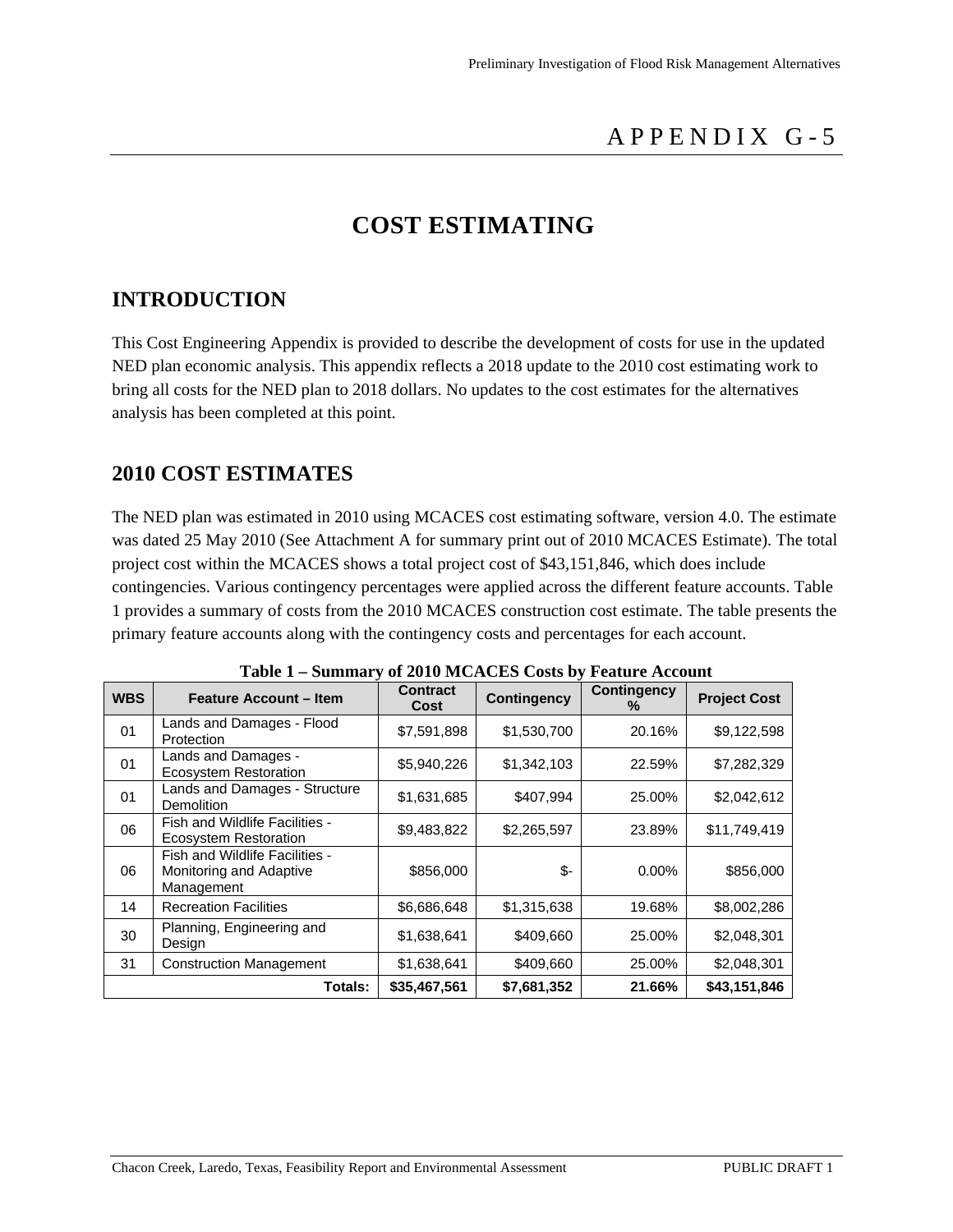### **2018 COST UPDATES**

The following sections describe the modifications made to the 2010 cost estimate to generate the total costs for use in the economic analysis of the NED plan.

#### **MCACES Cost Estimate**

Based on our review of the 2010 cost estimate, a simple update based on importing the new labor, equipment and cost book databases likely would be insufficient. Many items within the estimate likely would not be updated, as names have changed within the software, and cost overrides likely would have been used that would need to be updated independently. Therefore, in lieu of updating these databases, the use of EM 1110-2-1304, Civil Works Construction Cost Index System (CWCCIS) has been used to update all prices from the 2010 MCACES. The CWCCIS provides escalation factors for all USACE feature accounts, and allows for calculation of escalation factors for specific features of the project. These factors are developed to be representative of escalations to labor, equipment and material prices.

#### **Escalation Rates**

Based on the escalation factors provided in EM 1110-2-1304, the following escalation factors have been calculated for the construction elements of the cost estimate.

| Table $2 - C$ M CCLD Escalation Factors by Feature Account                            |                              |             |             |                                        |  |  |  |
|---------------------------------------------------------------------------------------|------------------------------|-------------|-------------|----------------------------------------|--|--|--|
| <b>WBS</b>                                                                            | <b>Feature Account</b>       | 3Q10 Factor | 2Q18 Factor | <b>Escalation</b><br><b>Multiplier</b> |  |  |  |
| $01*$                                                                                 | Lands and Damages            | 729.23      | 850.34      | 1.166                                  |  |  |  |
| 06                                                                                    | <b>Ecosystem Restoration</b> | 712.33      | 839.75      | 1.179                                  |  |  |  |
| 14                                                                                    | Recreation                   | 728.03      | 824.96      | 1.133                                  |  |  |  |
| * Note: the 01 Account factors were taken from the composite index (weighted average) |                              |             |             |                                        |  |  |  |

**Table 2 – CWCCIS Escalation Factors by Feature Account** 

#### **Lands and Damages Updates**

The 01 – Lands and Damages account shown in Table 2 accounts for the construction aspects of the 01 Account. The 1.166 multiplier is applied to the structure demolition construction work that is included in the 01 Account. An additional change that has been made for clarification, and proper calculation of the 30 and 31 accounts, is that the structural demolition costs have been moved to the 02 Relocations account for the updated estimate.

For the non-construction elements of the 01 Account, price indices developed by the St. Louis Federal Reserve Bank were used to escalate all non-construction real estate costs (see Appendix D – Real Estate for details of escalation to non-construction real estate costs).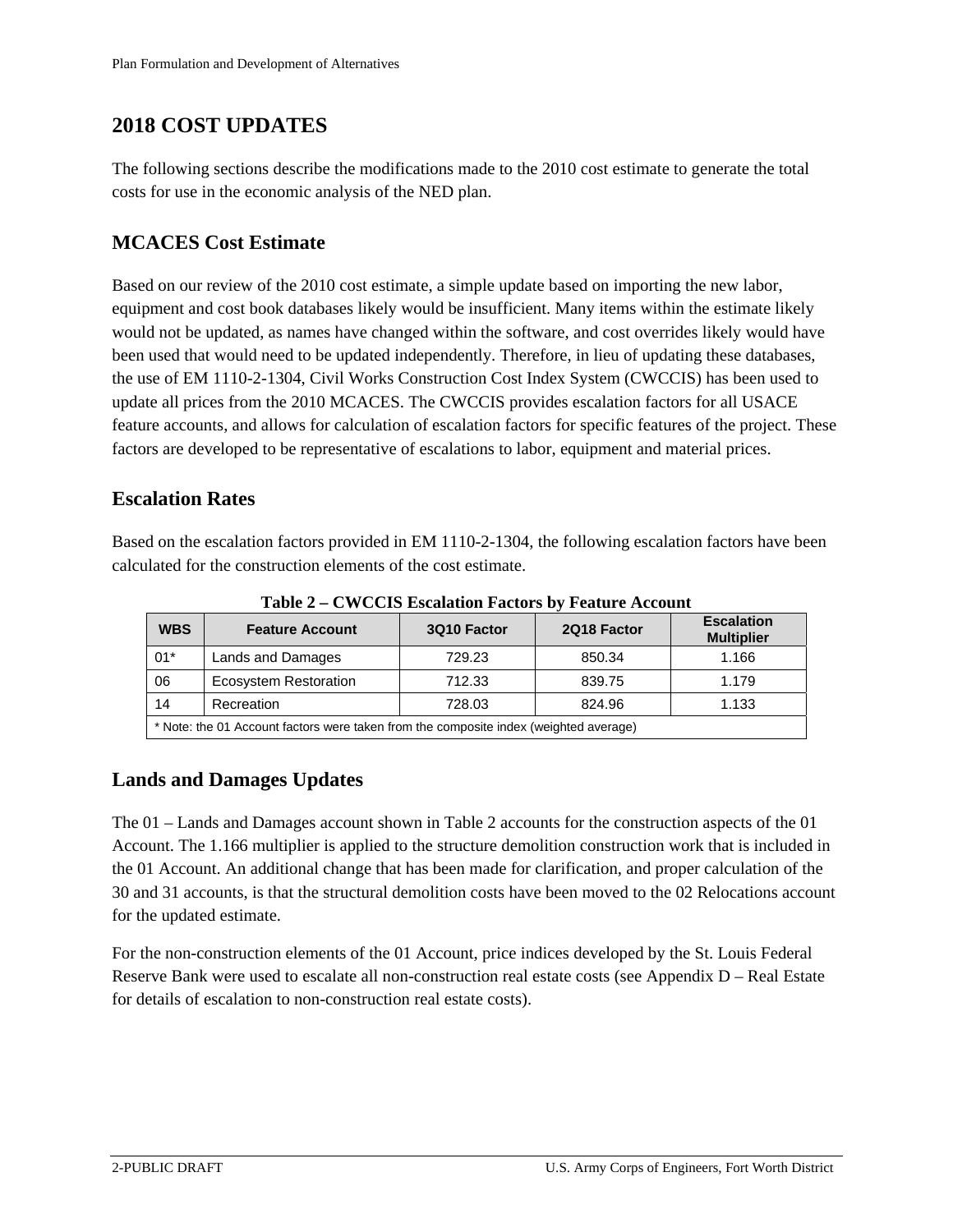#### **Modifications to Existing NED Recommended Plan**

As noted in Appendix A – Economics, the new recommended plan has less structures to be bought out, evacuated, and demolished. This is because some structures have already been removed from the floodplain over the last eight years. Therefore, the updated cost estimate reflects the removal of these structures from the study.

The 2010 estimate included the demolition of 74 residential structures. The average cost of demolition per structure, without contingency, equaled approximately \$14,850. The updated NED plan now includes the demolition of 60 total residential structures. Therefore, the updated cost estimate for the NED plan uses the average structure demolition price from the 2010 MCACES estimate, and escalates the unit price by the factors shown in Table 2. Based on these assumptions the current structure demolition costs are presented in Table 3.

| <b>Item</b>                                                              | Quantity | <b>UOM</b> | Unit Price* | <b>Contract Cost</b> |  |  |  |
|--------------------------------------------------------------------------|----------|------------|-------------|----------------------|--|--|--|
| 2010 Structure Demo Costs                                                | 74       | ЕA         | \$14,850    | \$1,098,900          |  |  |  |
| 2018 Structure Demo Costs                                                | 60       | ЕA         | \$17,320    | \$1,039,200          |  |  |  |
| * Note: Unit price for 2018 cost has been escalated by a factor of 1.166 |          |            |             |                      |  |  |  |

**Table 3 – Escalation and Quantity Update Summary for Structure Demolitions** 

All ancillary project work included in the 2010 estimate, such as roadway demolition, overhead power line removals, demo of stormwater systems, and others, have been assumed to remain applicable to the current plan. These costs have all been escalated accordingly based on the factors in Table 2. Table 4 provides the escalated values for the remaining demolition items plus the change to the structure demolition as referenced in Table 3.

| <b>Demolition Item</b>                                                                                  | <b>2010 Cost</b> | <b>Escalation</b><br><b>Factor</b> | <b>2018 Cost</b> |  |  |  |  |
|---------------------------------------------------------------------------------------------------------|------------------|------------------------------------|------------------|--|--|--|--|
| Structure Demolition*                                                                                   | \$1,098,900      | 1.166                              | \$1,039,200      |  |  |  |  |
| Underground Gas Line                                                                                    | \$44,194         |                                    | \$51,530         |  |  |  |  |
| Power Pole and Overhead Power Line Removal                                                              | \$50,230         |                                    | \$58,568         |  |  |  |  |
| Demo Asphalt Road                                                                                       | \$20,372         |                                    | \$23,754         |  |  |  |  |
| Demo Curb & Gutter                                                                                      | \$15,086         |                                    | \$17,590         |  |  |  |  |
| <b>Demolition Water Line</b>                                                                            | \$4,195          |                                    | \$4,891          |  |  |  |  |
| <b>Demolition Sanitary Sewer Lines</b>                                                                  | \$6,494          |                                    | \$7,572          |  |  |  |  |
| Asbestos Removal                                                                                        | \$332,473        |                                    | \$387,664        |  |  |  |  |
| Demolition of Road and Stormwater System<br>(North of Parcels 66-69)                                    | \$11,919         |                                    | \$13,898         |  |  |  |  |
| Demolition of Road and Stormwater System<br>(Mercer Street)                                             | \$7,670          |                                    | \$8,943          |  |  |  |  |
| <b>Erosion Control</b>                                                                                  | \$38,465         |                                    | \$44,850         |  |  |  |  |
| <b>Curb &amp; Gutters at Mercer Street</b>                                                              | \$1,303          |                                    | \$1,519          |  |  |  |  |
| Curb & Gutters at South Side of HWY 359                                                                 | \$2,444          |                                    | \$2,850          |  |  |  |  |
| <b>Total Cost</b>                                                                                       | \$1,633,745      |                                    | \$1,662,829      |  |  |  |  |
| * Note: 2018 structure demolition costs reflect reduced quantity of structures required to be evacuated |                  |                                    |                  |  |  |  |  |

**Table 4 – Structure Demolition Escalation to 2018 Dollars**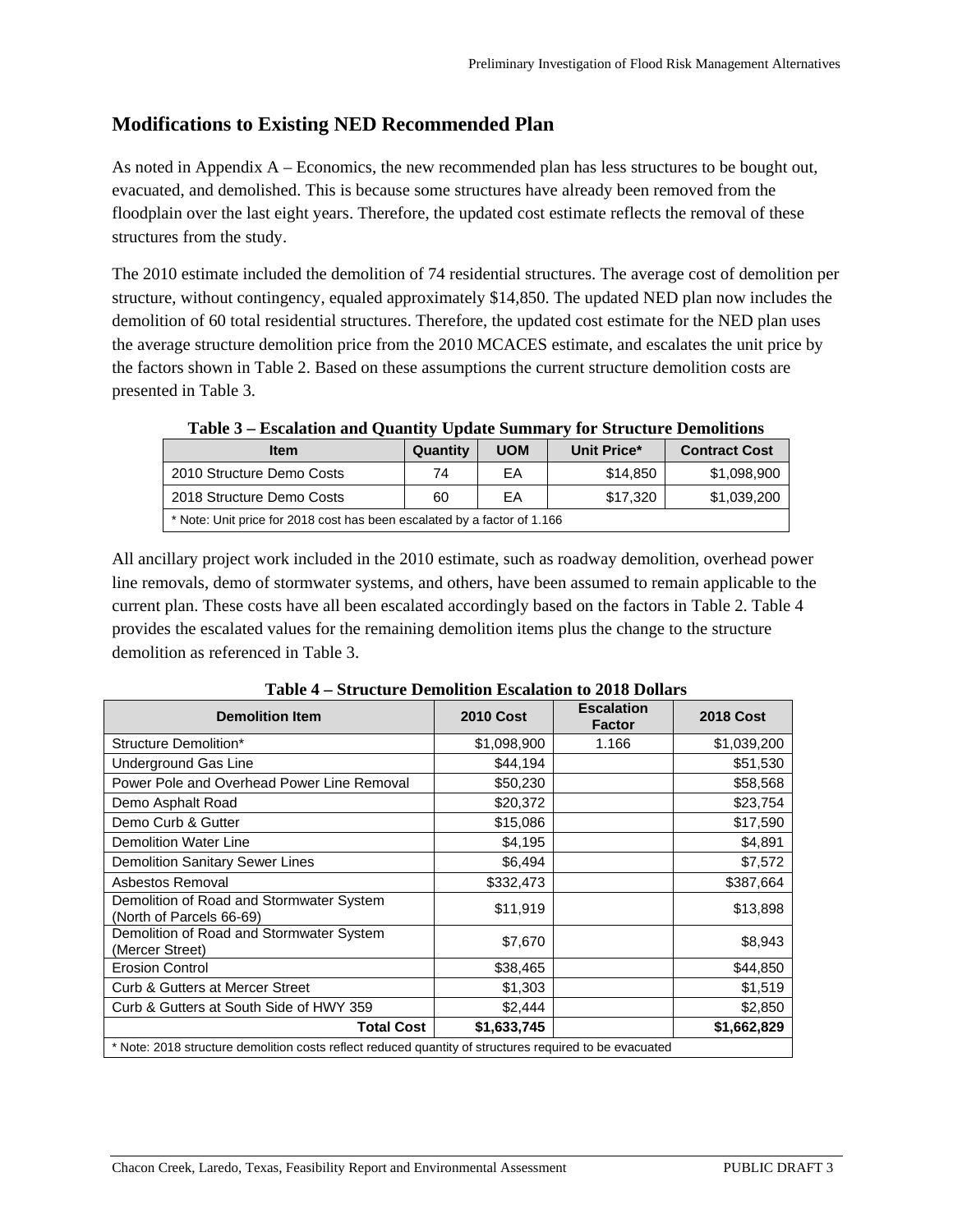#### **Recreation Plan Updates**

The recreation plan has not changed from the 2010 study. The same quantities and elements that are in the 2010 MCACES have been carried over for these updates. The recreation costs have been escalated based on the factors in Table 2. A summary of the escalation components is presented in Table 5.

| <b>Recreation Area</b> | Quantity | n 1 km Locanuon ounnum<br><b>UOM</b> | <b>Contract Cost</b> |  |  |
|------------------------|----------|--------------------------------------|----------------------|--|--|
| 2010 Costs             |          |                                      |                      |  |  |
| Sub Area 1             | 1        | LS                                   | \$437,925            |  |  |
| Sub Area 2             |          | LS                                   | \$1,366,259          |  |  |
| Sub Area 3             |          | LS                                   | \$2,255,082          |  |  |
| Sub Area 4             | 1        | LS                                   | \$1,840,827          |  |  |
| <b>Hwy 359</b>         | 1        | LS                                   | \$217,872            |  |  |
| <b>Mercer Street</b>   | 1        | LS                                   | \$568,683            |  |  |
| <b>Totals</b>          |          |                                      | \$6,686,648          |  |  |
|                        |          |                                      |                      |  |  |
| 2018 Costs (Escalated) |          |                                      |                      |  |  |
| Sub Area 1             | 1        | <b>LS</b>                            | \$496,169            |  |  |
| Sub Area 2             | 1        | LS                                   | \$1,547,971          |  |  |
| Sub Area 3             | 1        | LS                                   | \$2,555,008          |  |  |
| Sub Area 4             | 1        | LS                                   | \$2,085,657          |  |  |
| Hwy 359                | 1        | LS.                                  | \$246,849            |  |  |
| <b>Mercer Street</b>   | 1        | LS                                   | \$644,318            |  |  |
| Totals:                |          |                                      | \$7,575,972          |  |  |

**Table 5 – Recreation Plan Escalation Summary** 

#### **NER Plan Costs**

The results of the current CE/ICA analysis resulted in the same recommended NER plan that was selected in 2010. Therefore, the quantities in the 2010 MCACES estimate are still applicable since the plan has stayed the same in terms of areas to be restored. Consequently, the only changes to the NER costs is to escalate based on the escalation factors in Table 2. A summary of the 2010 NER plan costs, and the escalated 2018 costs are provided in Table 6.

**Table 6 – NER Plan Elements Escalation Summary** 

| <b>Ecosystem Restoration Items</b>    | Quantity | <b>UOM</b> | <b>Unit Price</b> | <b>Contract Cost</b> |  |
|---------------------------------------|----------|------------|-------------------|----------------------|--|
| 2010 Costs                            |          |            |                   |                      |  |
| Selective Clearing - Salt Cedar Trees | 16,000   | EA         | \$22.77           | \$364,394            |  |
| Re-Forestation                        | 151      | <b>ACR</b> | \$58,176.09       | \$8,784,589          |  |
| Weirs and Riffle Structures           |          | LS         | \$334,839,00      | \$334,839            |  |
| Monitorina                            |          | LS         | \$214,000.00      | \$214,000            |  |
| Adaptive Management                   | 4        | LS.        | \$642,000.00      | \$642,000            |  |
|                                       |          |            | Totals:           | \$10,339,822         |  |
| 2018 Costs (Escalated)                |          |            |                   |                      |  |
| Selective Clearing - Salt Cedar Trees | 16,000   | EA         | \$26.85           | \$429.621            |  |
| <b>Re-Forestation</b>                 | 151      | <b>ACR</b> | \$68,589.61       | \$10.357.030         |  |
| Weirs and Riffle Structures           |          | LS         | \$394,775.18      | \$394,775            |  |
| Monitorina                            |          | LS         | \$252,306.00      | \$252.306            |  |
| Adaptive Management                   |          | LS         | \$756,918.00      | \$756,918            |  |
|                                       |          |            | Totals:           | \$12,190,650         |  |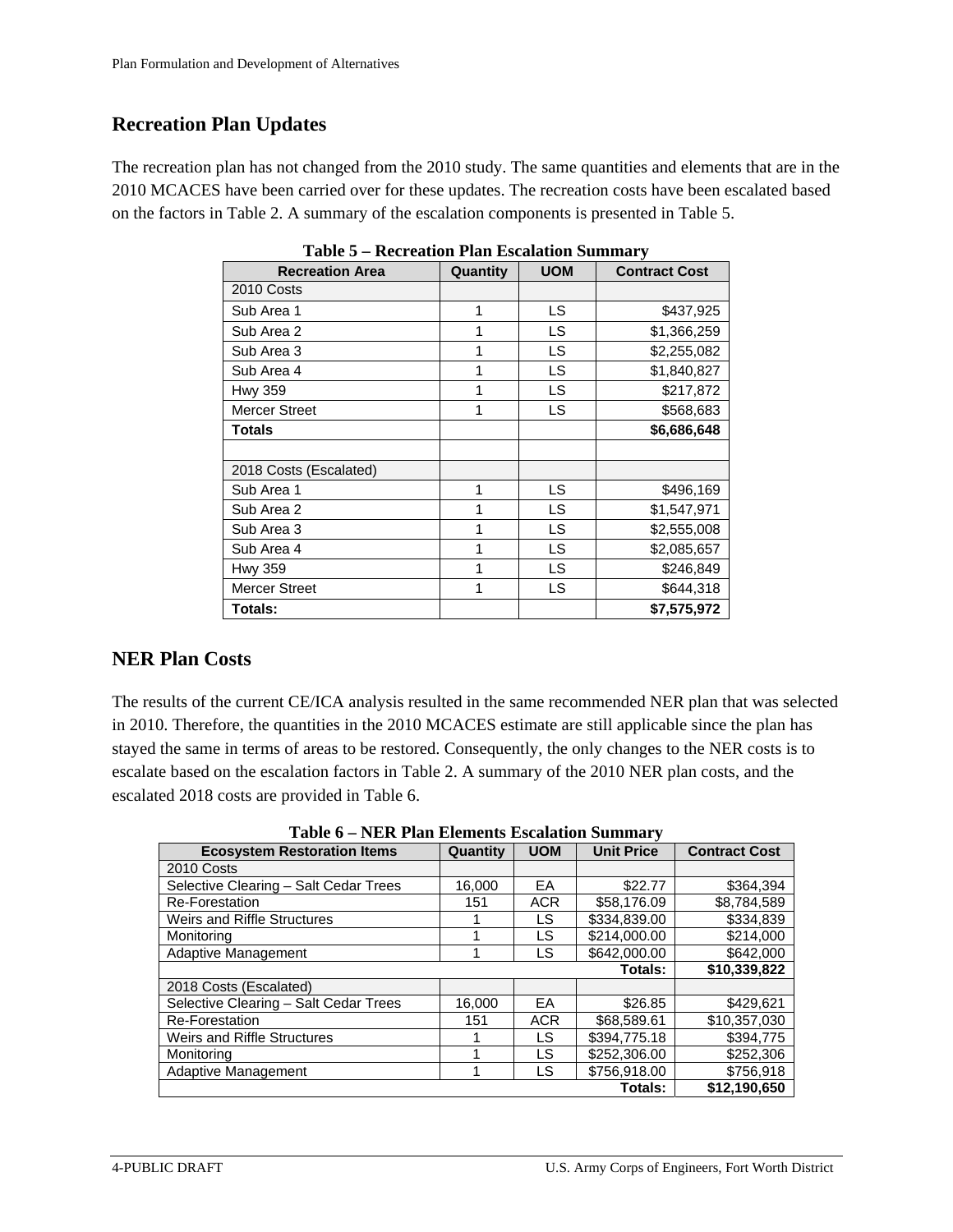## **CONTINGENCIES**

The 2010 MCACES construction cost estimate contained various contingencies for different aspects of the project. Even within the NER plan, contingencies vary between different activities. Also, in reviewing all documents that had been developed for the 2010 estimate, a Cost and Schedule Risk Analysis (CSRA) had been completed (Attachment B). The analysis completed in the CSRA report developed a contingency of 26.92% for the entire project.

At this stage of the project, a constant contingency of 26.92%, which is calculated with a risk-based assessment, appears reasonable to use for the overall project contingency for all construction activities within the 2018 price level estimate. Therefore, in development of the total project cost for the 2018 price level estimate, a contingency of 26.92% has been used for all feature accounts, excluding the nonconstruction lands and damages costs.

## **TOTAL PROJECT COST**

A Total Project Cost Summary (TPCS) spreadsheet has been developed for the full recommend plan that includes the costs for both the NED and NER plans (Attachment C). The TPCS uses the escalated contract costs, referenced in the tables above, along with the 26.92% contingency for construction activities, and real estate costs with contingency from the real estate appendix. The TPCS is split into three pages. The first page is the overall summary that reflects the total costs for implementing the NED and NER plans. The second page only reflects the NED plan costs, which include real estate costs, structure demolition (now in 02 Account), recreation components, and resulting PED and CM costs. The third page of the TPCS reflects the total costs for the NER plan. Therefore, this page includes the real estate costs associated with the NER plan, the construction elements for the ecosystem restoration, and the resulting PED and CM.

### **30 and 31 Feature Accounts**

The 2010 estimate contained Planning, Engineering and Design (PED) and Construction Management (CM) costs that approximately equaled 9% of construction costs. Therefore, for the 2018 price level updates, 9% has been used within the TPCS to calculate the PED and CM costs for both the NED and NER costs to be consistent with the previous study.

#### **Escalation and Schedule**

The TPCS has built in escalation rates that are based on input dates that allow for the escalation from 2018 costs to the fully funded project cost. There are two stages in the TPCS escalation process. The first escalation is done to escalate costs to the program year, and the resulting values are considered the project "first costs". These first costs are used in the economic analysis of the NER and NED plan, and the values are in fiscal year 2019 dollars.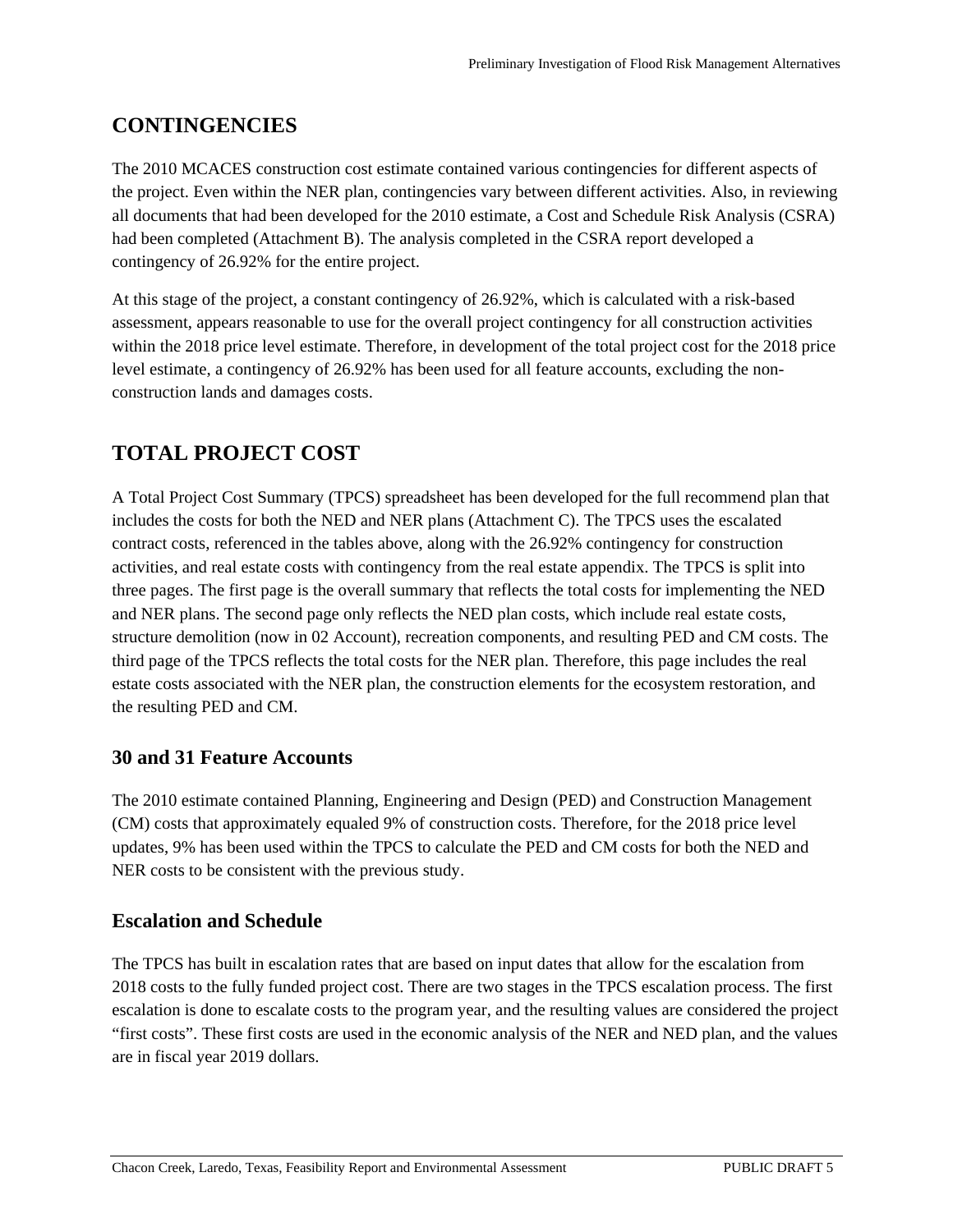The next step of escalation is to the midpoint of construction. To develop new dates for escalation, the 2010 study had input fiscal years for each feature account in the MCACES estimate. These years have been pulled out and the following table illustrates which feature accounts were anticipated to be completed in which year according to the 2010 estimate. The bottom row of Table 7 provides the updated years for use in the current escalation calculations.

|            | <u> 1 aprel – Shiibiintu Constitution Stiituuri for Estaiation Caltulations</u> |             |             |             |             |             |             |             |             |
|------------|---------------------------------------------------------------------------------|-------------|-------------|-------------|-------------|-------------|-------------|-------------|-------------|
| <b>WBS</b> | <b>Feature Account (Item)</b>                                                   | <b>FY11</b> | <b>FY12</b> | <b>FY13</b> | <b>FY14</b> | <b>FY15</b> | <b>FY16</b> | <b>FY17</b> | <b>FY18</b> |
| 30         | Planning Engineering & Design                                                   |             |             |             |             |             |             |             |             |
| 01         | Lands and Damages (Non-Construction)                                            |             |             |             |             |             |             |             |             |
| 01         | Lands and Damages (Structure Demo)                                              |             |             |             |             |             |             |             |             |
| 14         | Recreation                                                                      |             |             |             |             |             |             |             |             |
| 06         | Ecosystem Restoration (Salt Cedar Removal)                                      |             |             |             |             |             |             |             |             |
| 06         | Ecosystem Restoration (Re-Forestation)                                          |             |             |             |             |             |             |             |             |
| 06         | Ecosystem Restoration (Weirs and Riffles)                                       |             |             |             |             |             |             |             |             |
| 31         | <b>Construction Management</b>                                                  |             |             |             |             |             |             |             |             |
| 06         | Adaptive Management                                                             |             |             |             |             |             |             |             |             |
| 06         | Monitoring                                                                      |             |             |             |             |             |             |             |             |
|            | <b>Updated Fiscal Years</b>                                                     |             |             | <b>FY21</b> | <b>FY22</b> | <b>FY23</b> | <b>FY24</b> | <b>FY25</b> | <b>FY26</b> |

**Table 7 – Simplified Construction Schedule for Escalation Calculations**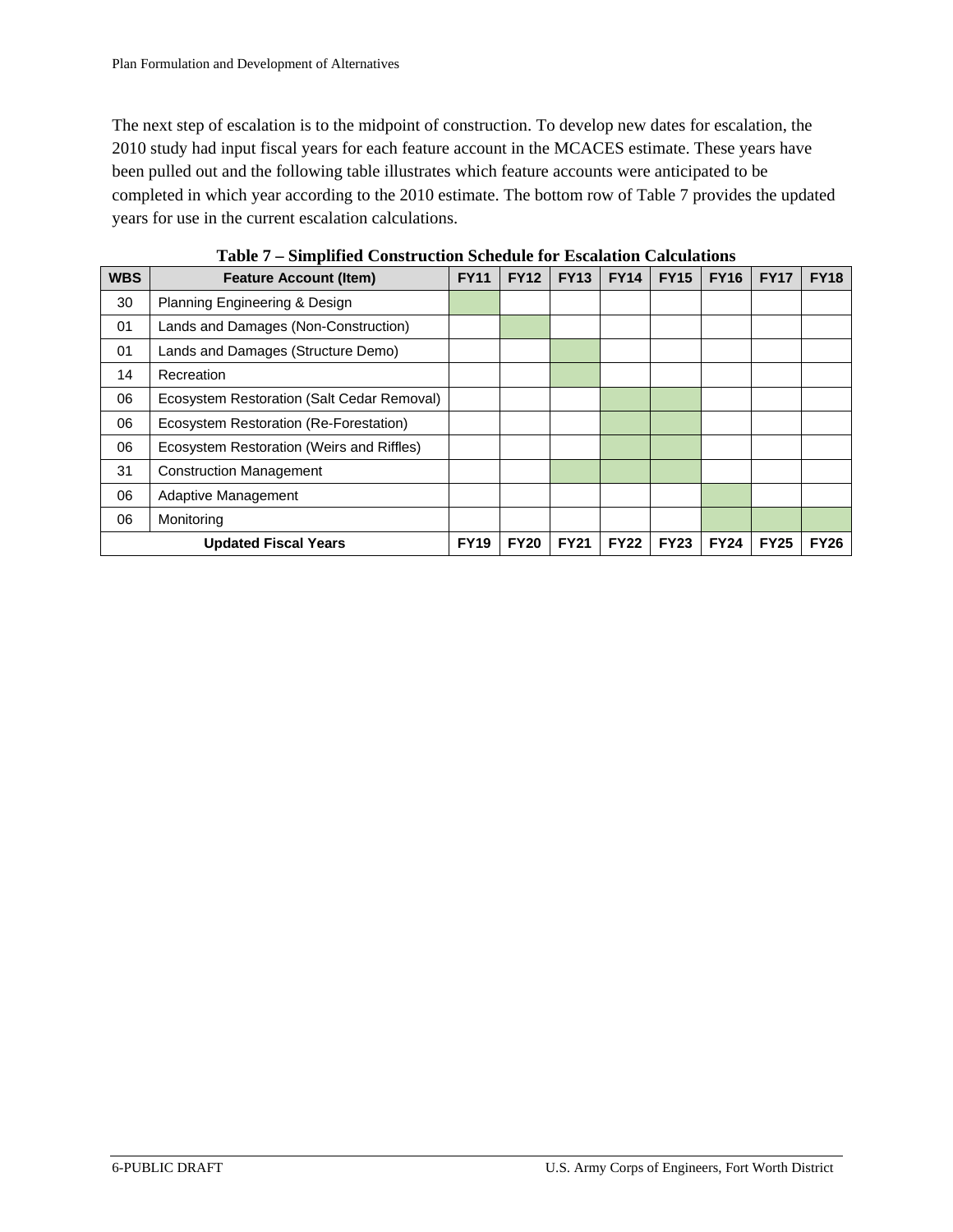# **ATTACHMENT A**

## **2010 MCACES Summary Report**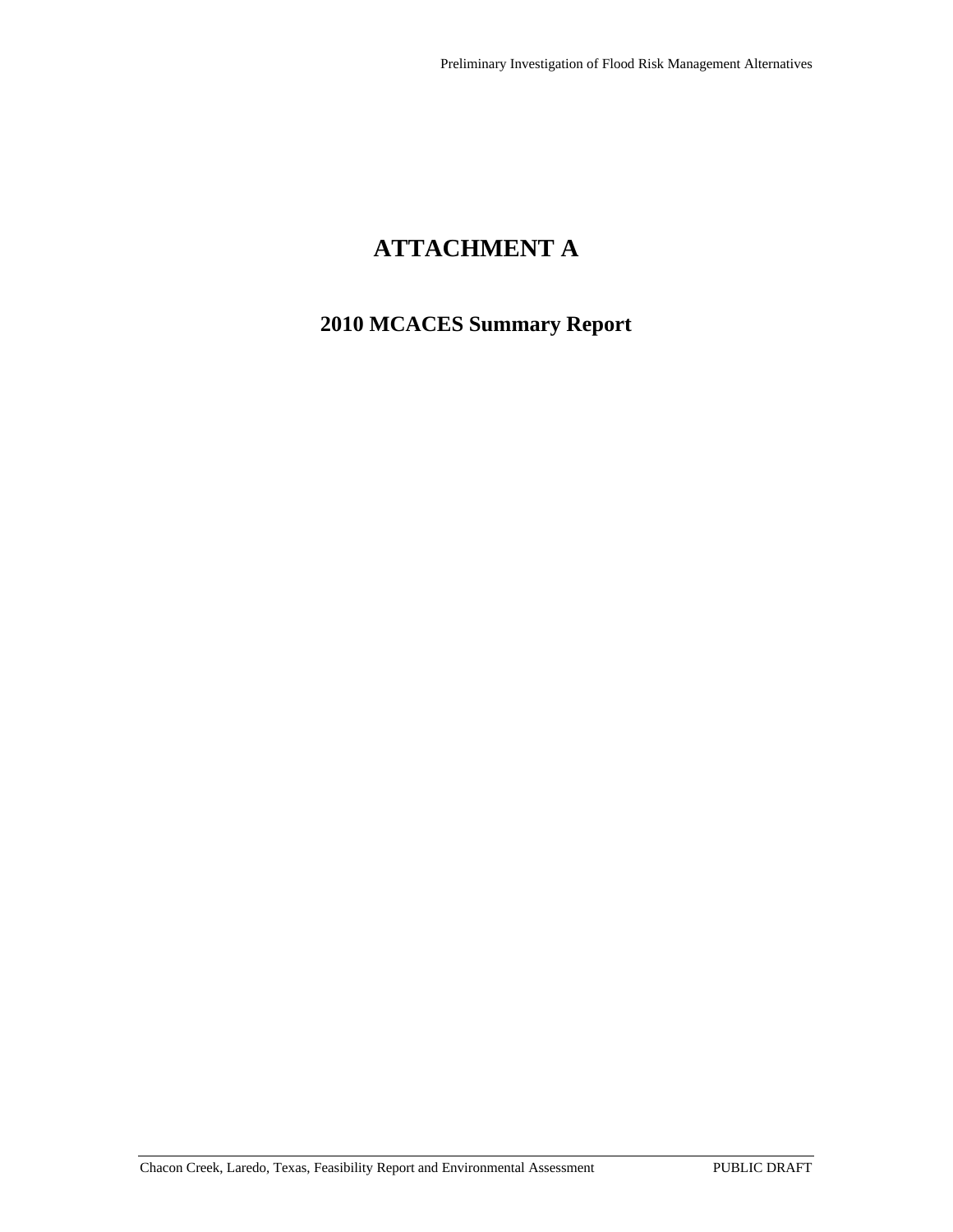## **ATTACHMENT B**

## **2010 Cost and Schedule Risk Analysis Report**